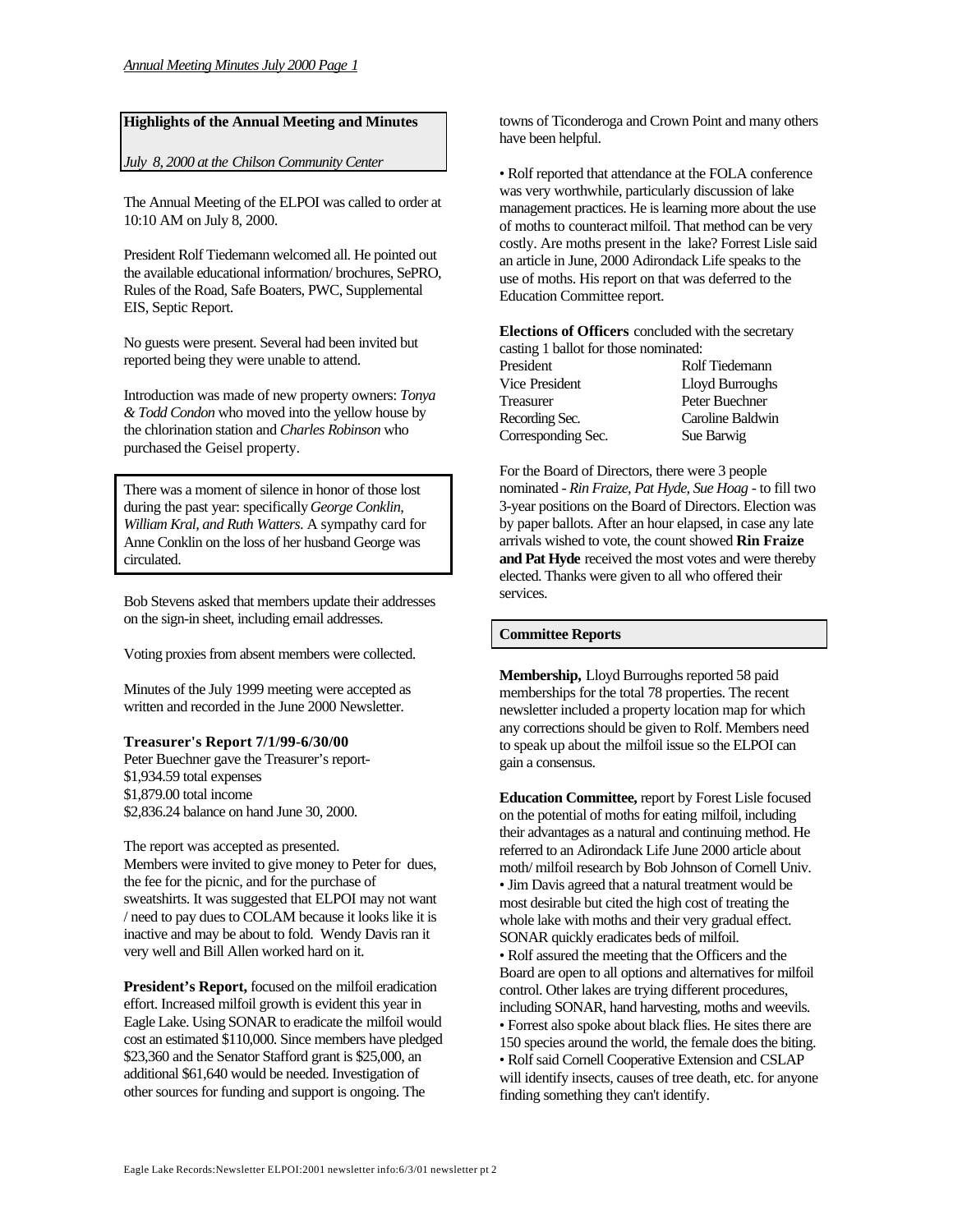**Septic Dye Testing** of lakeside properties has been successfully completed: over 80% of the properties were tested and 100% passed. The report, written by Dianne and Rolf Tiedemann, was filed with the DOS for grant purposes and with the Towns Town of Ticonderoga and Crown Point. Individual property test results are on file with Ticonderoga and Crown Point Building Depts. All owners of tested properties should have received an "Adequacy Letter" last Fall. Rolf announced that the report is available to the meeting. Other publications with information about milfoil controls were available at the meeting, including a SePRO publication Current Quarter, the Supplemental Environmental Impact Study (SEIS)

**Sign Board** at Boat Launch will go up soon. The sign board at the beach needs renewing and will be addressed this year.

**Weed and Pollution Committee,** Cole Hickland reported: lake clarity continues to be good; Eagle lake has been accepted into CSLAP water testing program the Burroughs have offered to handle the sampling; volunteers are needed to manage testing for fecal matter. • Don't feed the ducks because their droppings in the water can cause swimmer's itch. Also, beavers residing around the lake may contribute Giardia bacteria to the water and, thus, should be discouraged.

**Water Level Committee** reported that ice went out April 5. NY DEC direction is for water level at plus/ minus 4 inches. Officially, the water level is controlled by adjusting boards in the State dam. With *no boards* in the water level will reach (minus) -4; *with one board* the level will be (zero) 0; *two boards* yields (plus) +4, all levels are with no water going over the spill way. Now, the gauge at the causeway shows water height at plus 6 to 6 1/2. Unofficial water level control comes from beaver activity. In mid-June and end-June beaver dams were removed. Beavers are back! A volunteer work party was scheduled for 1 PM on Monday, July 10, to dismantle the beaver dam.

**Fish Stocking** report was given by Joe Muehleck. He reported Crown Point Fish Hatchery put 800 two year old 10-12 inch Brown Trout in lake, NYS hatchery put 240 brown trout of 14+ inches and 4,370 smaller trout in the lake. "That seems like so many that they should be able to be netted? Are they jumping the dam and going on to another lake?"

**Adopt-A-Highway Committee,** Lloyd Burroughs reported, on behalf of Paul, on the program to pick up trash along route 74. Paul indicated that everyone is pitching in and the road looks good. He again reminded folks walking along the road to use caution, Lloyd

brought a sign-up sheet for volunteers so they could be given credit.

**Rte. 74 Construction Committee,** Ruth Cummings reported speaking with NYS DOT in Albany. Target date for reconstruction of rte. 74 is now 2009. Resurfacing is scheduled to begin mid-August with a big machine chewing up one lane of surface, mixing that with oil and asphalt, and then putting down a new surface. Ruth pointed out that the scraping machine does destroy some vegetation along the road edge and could cause more problems for driveways, water drainage ditches, and storm water run-off. (Rolf has a NYS DOT report from early 1970's on rte. 74 reconstruction which lists all of the then proposed plans, anyone interested in seeing it should contact him.) Bob Stevens says the State has a policy of not reseeding after roadwork. Todd Condon spoke about parking near his home by strangers, particularly in Fall and Winter. He wants large rocks be placed in front of his place so cars cannot park there. Rolf suggested that he contact NYS DOT directly regarding this. ELPOI and residents have sent letters to both the State and Ticonderoga Police and to the NYS DOT concerning speed and requesting signs saying "Driveways" with mixed success.

### **Old Business**

Was covered in the newsletter. Peter Buechner offered thanks for the work done daily by Toby Secone in cleaning beaver construction out of the inlet creek at the eastern end of the lake.